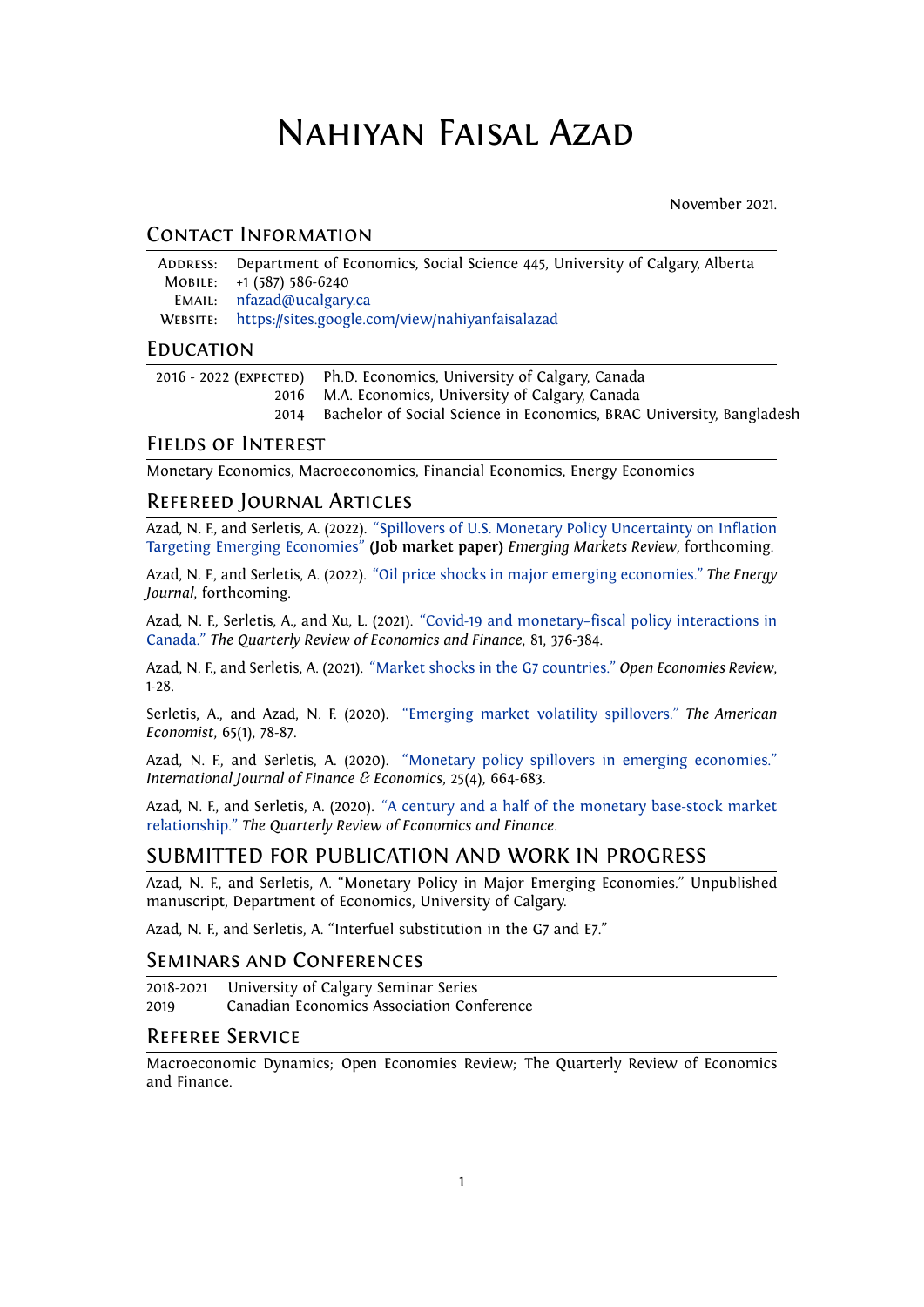# Teaching Experience

| 2016-2021 | University of Calgary, Department of Economics                                                                                                                                                                                                                                                                                                                                                                                                                                                                                           |  |
|-----------|------------------------------------------------------------------------------------------------------------------------------------------------------------------------------------------------------------------------------------------------------------------------------------------------------------------------------------------------------------------------------------------------------------------------------------------------------------------------------------------------------------------------------------------|--|
| 2019-2021 | Sessional Instructor<br>Principles of Microeconomics (Econ 201)<br>Course Outline<br>Money and Banking (Econ 341)<br>Course Outline                                                                                                                                                                                                                                                                                                                                                                                                      |  |
| 2016-2021 | <b>Teaching Assistant</b><br>Principles of Microeconomics (Econ 201)<br>Principles of Macroeconomics (Econ 201)<br>Intermediate Economic Theory - Microeconomics I (Econ 301)<br>Intermediate Economic Theory - Macroeconomics I (Econ 303)<br>Money and Banking (Econ 341)<br>The Economics of Social Problems (Econ 349)<br>Intermediate Economic Theory - Macroeconomics II (Econ 359)<br>Public Sector Economics: Expenditures (Econ 401)<br>Public Sector Economics: Taxation (Econ 403)<br>Topics In Economic Theory II (Econ 559) |  |

# Research experience

| 2020      | Research Assistant for Professor Apostolos Serletis, University of Calgary |
|-----------|----------------------------------------------------------------------------|
| 2018      | Research Assistant for Christopher J. Bruce, Economica                     |
| 2014-2015 | Research Assistant at Economics and Social Sciences, BRAC University       |

# Awards and Honors

| 2021      | Victor Yang Song Graduate Scholarship in Teaching Excellence                       |
|-----------|------------------------------------------------------------------------------------|
| 2019-2020 | Anton and Delgarno Memorial Graduate Scholarship, University of Calgary            |
| 2019      | Excellent Teaching Assistant Award (nominated), University of Calgary              |
| 2016-2020 | Ph.D Graduate Scholarship, Economics Department, University of Calgary             |
| 2013-2014 | Vice Chancellors Certificate for outstanding academic performance, BRAC University |
| 2011-2012 | Deans Certificate for outstanding academic performance, BRAC University            |
| 2008      | Highest Marks in Economics in the World in O'Levels, EDEXCEL                       |

## Computer Skills

EViews, Matlab, ETFX, R, RATS, Stata.

# Professional Affiliations

American Economic Association (AEA), Society for Economic Measurement (SEM).

## **REFERENCES**

| Professor of Economics<br>Department of Economics, University of Calgary<br>Phone: +1 (403) 220-4092, Email: serletis@ucalgary.ca          |
|--------------------------------------------------------------------------------------------------------------------------------------------|
| Professor of Economics<br>Department of Economics, University of Calgary<br>Phone: +1 (403) 220-5080, Email: dgordon@ucalgary.ca           |
| Assistant Professor of Economics<br>Department of Economics, University of Calgary<br>Phone: +1 (403) 220-6709, Email: atanaka@ucalgary.ca |
|                                                                                                                                            |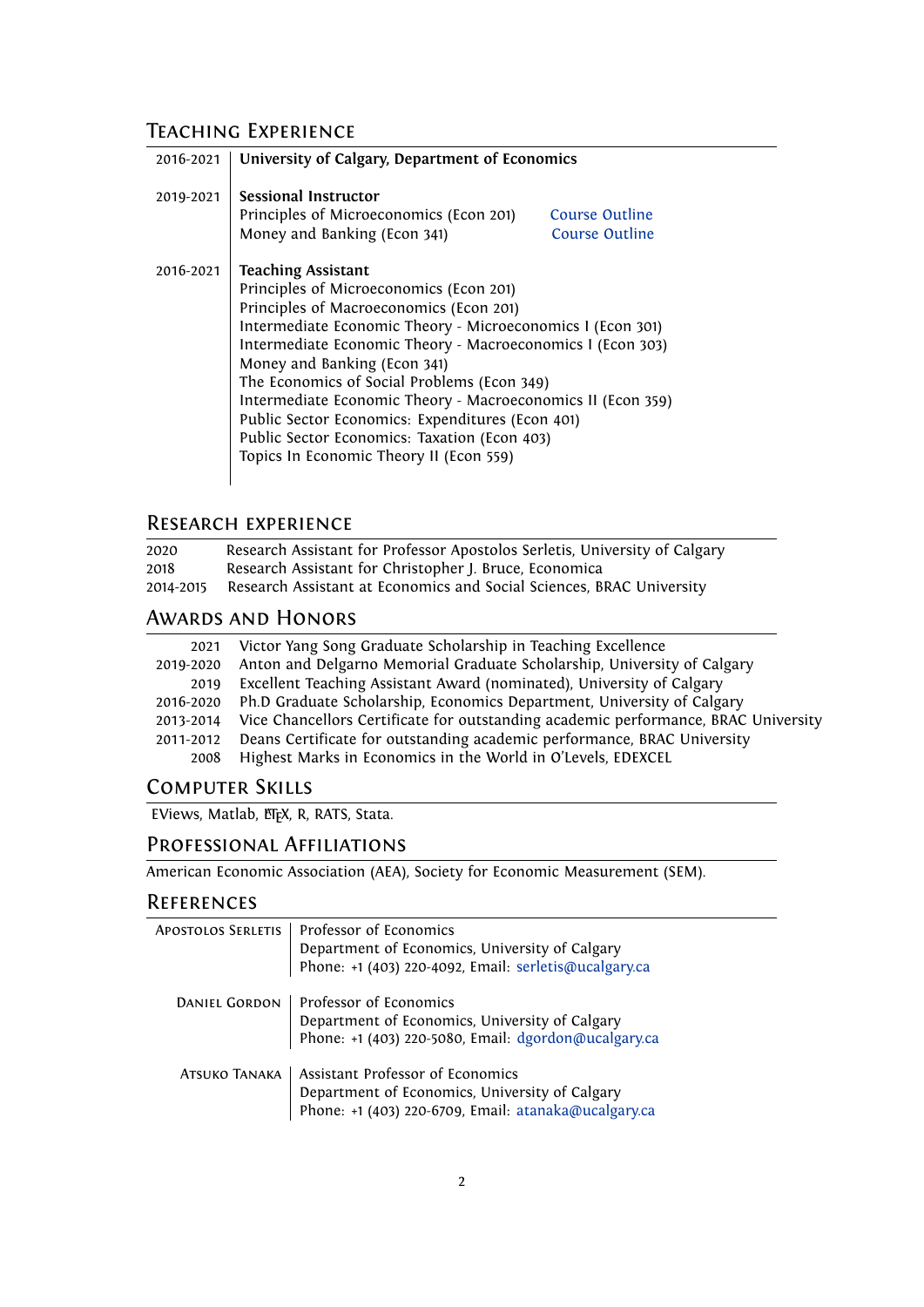#### **ABSTRACTS**

"Spillovers of U.S. Monetary Policy Uncertainty on Inflation Targeting Emerging Economies," with Apostolos Serletis, *Emerging Markets Review*, (forthcoming) (**Job Market Paper**)

**Abstract:** We investigate for spillovers from monetary policy uncertainty in the United States to the policy rates of seven inflation targeting emerging economies — Brazil, Chile, Colombia, Indonesia, Mexico, Poland, and South Africa. We use monthly data, with the start of the sample period being dictated by the start of the inflation targeting regime, and a multivariate GARCH-in-Mean vector autoregression (VAR), controlling for the traditional Taylor rule type variables. We also use a multivariate structural VAR and a different measure of U.S. monetary policy uncertainty, achieving identification by a combination of short-run and long-run restrictions. Our evidence shows that U.S. monetary policy uncertainty, irrespective of how it is measured, has negative effects on the macroeconomic and financial fundamentals of emerging economies.

"Oil Price Shocks in Major Emerging Economies," with Apostolos Serletis, *The Energy Journal*, (forthcoming)

**Abstract:** As the world economic power shifts from the advanced G7 countries - Canada, France, Germany, Italy, Japan, the United Kingdom, and the United States - to the seven largest emerging market countries (EM7) - Brazil, China, India, Indonesia, Mexico, Russia, and Turkey - the vulnerability of these emerging market countries to exogenous shocks is becoming of growing importance. This paper presents a comprehensive examination of the effects of oil price shocks on real economic activity in the EM7 economies in the context of two classes of empirical models. In general, we find that oil price uncertainty has statistically significant effects on the real output of the EM7 economies and that the relationship between oil prices and economic activity is in general symmetric. We also find that oil price uncertainty has in general a negative effect on world crude oil production.

"Market Shocks in the G7 Countries," with Apostolos Serletis, *Open Economies Review*, (2021)

**Abstract:** This paper investigates the impact of unanticipated increases in share prices on economic activity in the G7 countries — Canada, France, Germany, Italy, Japan, the United Kingdom, and the United States. Share prices contain information about the current and future state of the economy. We investigate whether different measures of optimism, all of which contain the unanticipated increase in share prices, affect key macroeconomic variations. In particular, do bouts of optimism stimulate economic growth? If so, are the economic booms sustained for a long period of time? To answer our research questions, we use structural vector autoregression models, and three different identification strategies. We address the interdependence between interest rate shocks and stock market shocks, using short-run and long-run restrictions, as in Bjørnland and Leitemo (J Monet Econ 56(2): 275– 282, 2009). We use pure sign restrictions, as in Uhlig (J Monet Econ 52(2): 381–419, 2005). We also implement the theory and numerical algorithms for zero and sign restrictions, recently developed by Arias et al. (Econometrica 86(2): 685–720, 2018).

"Covid-19 and monetary–fiscal policy interactions in Canada," with Libo Xu and Apostolos Serletis, *The Quarterly Review of Economics and Finance*, (2021)

**Abstract:** We investigate fiscal–monetary policy interactions in Canada over a period that includes the global financial and Covid-19 crises. We relax the assumption that policy regimes are fixed, and estimate interest rate rules for monetary policy and tax rules for fiscal policy that switch stochastically between two regimes. We also use of a structural vector autoregressive (VAR) model to analyze the effects of fiscal policies, similar to the ones undertaken by the Canadian government (and other governments around the world) during the coronavirus pandemic. We find that fiscal policy has been more active than monetary policy and that deficit spending helps to boost economic activity in the short-run. However, the positive effects on real GDP and real private consumption die out with the end of the fis